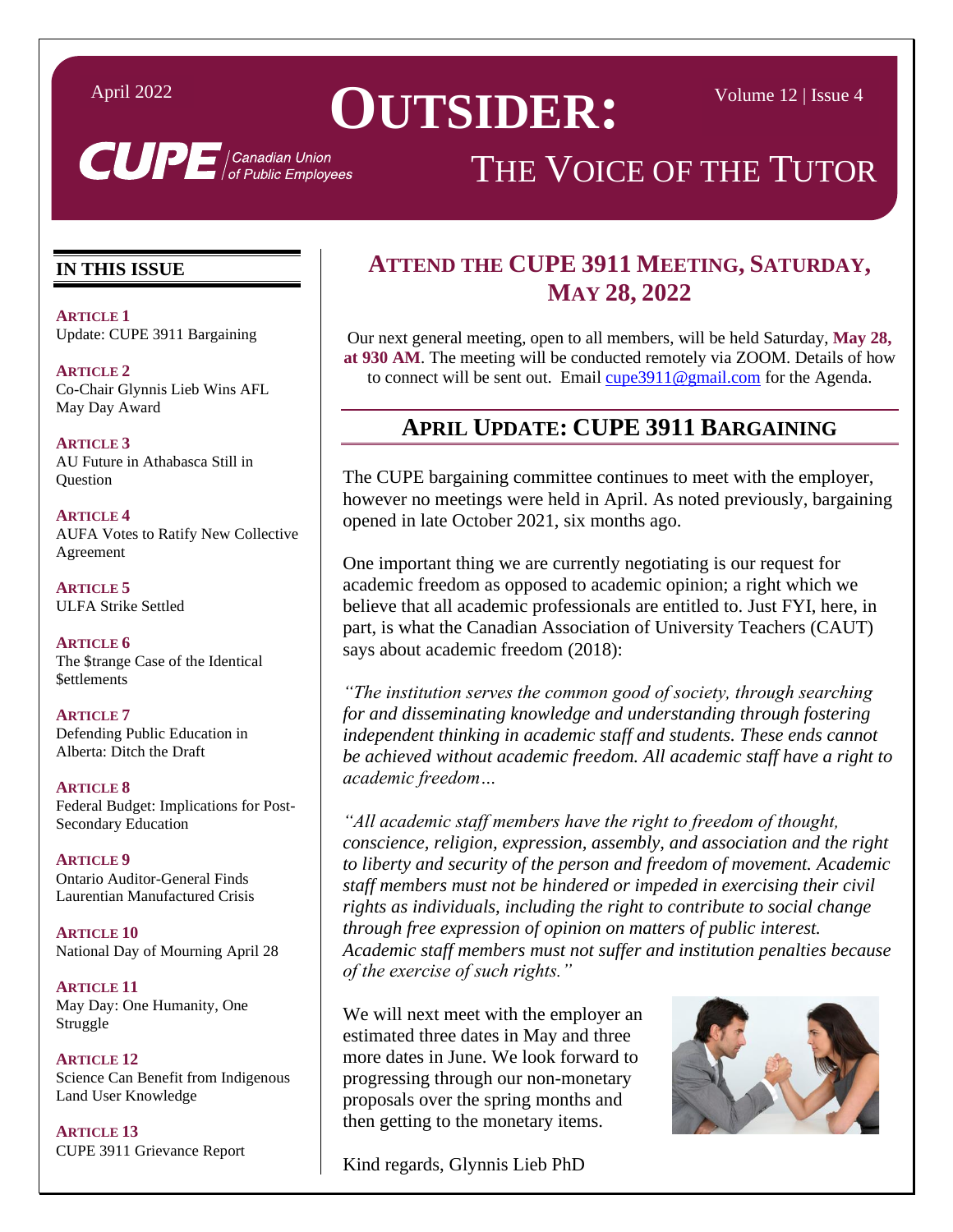### **Co-Chair Glynnis Lieb Wins AFL May Day Award**

<span id="page-1-0"></span>On April 12, CUPE 3911 Co-Chair Glynnis Lieb received notice from the Alberta Federation of Labour that she had won the AFL's prestigious May Day Solidarity Award. The May Day Solidarity Award was initiated in 1989 and is given to an Alberta trade unionist that has made an untiring contribution to peace, social justice and the improvement of working conditions and workers' rights for all Albertans. The AFL will present the award at the 2022 AFL Midterm Forum on Friday April 29, 2022, at the Chateau Lacombe Hotel in Edmonton. The presentation will take place between 8:30 pm and 9:00 pm.

Glynnis' nominator, another union local, had this to say about her regarding her trade union, peace, community, and social activism:

*"Glynnis is a role model. Whether it is in her union, labour central, the women's movement, notfor-profit organizations, or the community, she makes a difference. We are proud of her commitment, dedication and leadership. She has shown up time and again, that collective actions make a difference."*

The letter of nomination elaborated on Glynnis' many contributions to creating a better world, including the following:

- Serving as an officer for both CUPE 3911 and AASUA, as well as actively organizing in a third workplace
- Active in her community fighting for peace and social justice
- Active advancing workers' rights
- Previous Director of Outreach at AFL
- Labour facilitator at AFL schools
- Previous CUPE Alberta Division Secretary-Treasurer
- Delegate to Edmonton District Labour Council
- Walking picket lines, participating in International Womens Day, participating in May Day, participating in Pride Parades
- Active supporter of local arts, poverty reduction initiatives, mental health
- and addiction education and support, 2SLGBTQ+ community members, offender, rehabilitation programs, supports for people with disabilities, and anti-discrimination initiatives
- Chair of COCAL, an international coalition of precarious post-secondary workers
- Active in Women for Empowerment

In its notification letter to Glynnis, the AFL concluded:

*"Congratulations Glynnis, you are an outstanding champion for social justice, workers' rights, and the improvement of working conditions for all Albertans and are a deserving recipient of this award. Keep up the outstanding work on behalf of all workers."*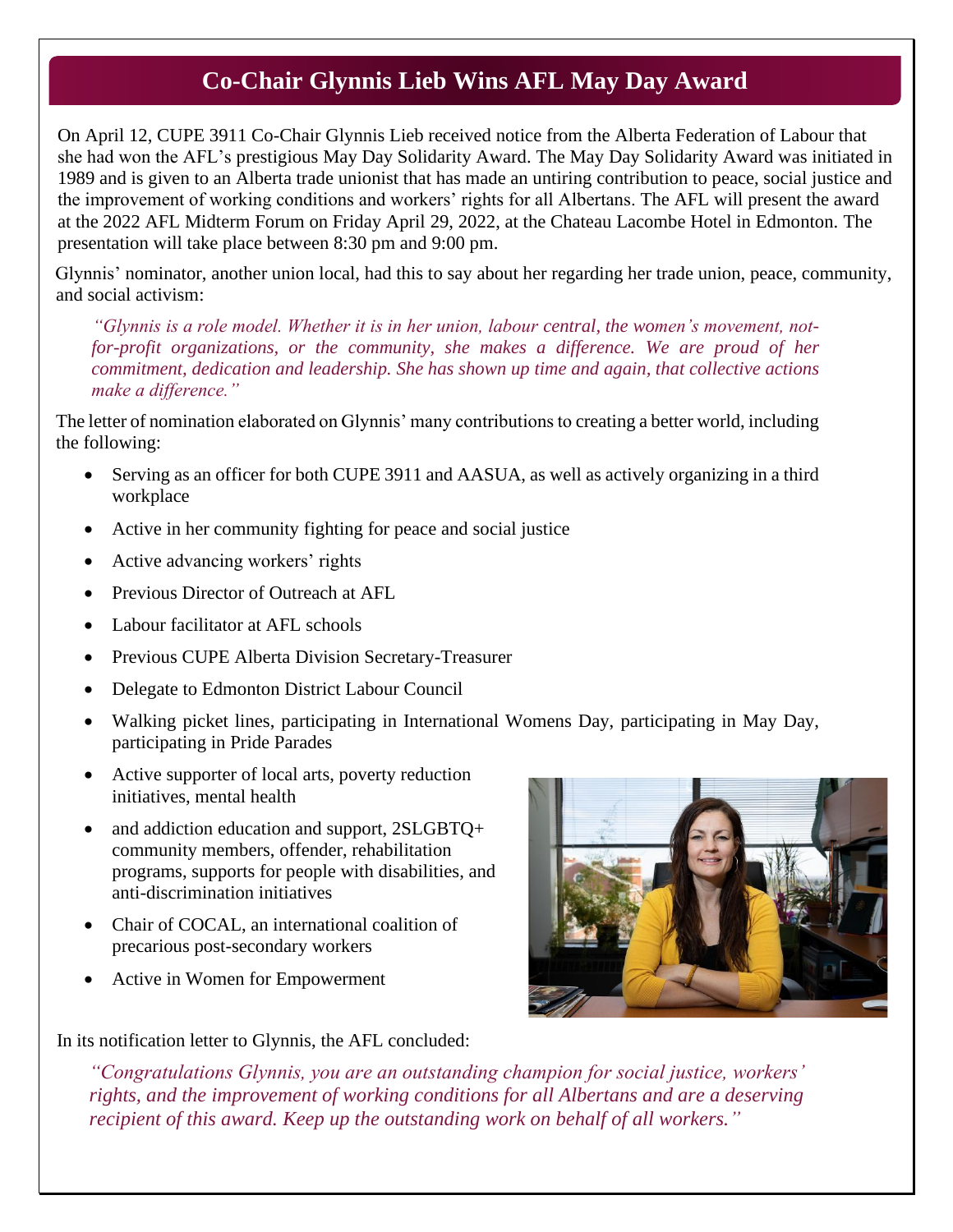#### <span id="page-2-0"></span>**AU FUTURE IN ATHABASCA STILL IN QUESTION**

*by Heather Stocking, Reprinted from Town and Country Today.com, April 10*

ATHABASCA — A message in an Athabasca University newsletter from president Peter Scott last week has members of the Athabasca community on edge once again, just two weeks after a spectacle of an announcement from Premier Jason Kenney regarding the university that had many very hopeful for a future that sees the community and university succeed together.

When Kenney and Minister of Advanced Education Demetrios Nicolaides visited Athabasca March 24 they laid out three directives. First, to ensure permanent representation from the community on the AU Board of Governors. The board of governors was also directed to work toward expanding AU's footprint in Athabasca and Northern Alberta in general by "consolidating executive and senior administration offices in Athabasca at the earliest possible opportunity," said the premier at the announcement, adding the board will also "develop and implement a comprehensive talent development, attraction and retention strategy, by June 30 of this year, to maintain and grow a broad range of employees in Athabasca, and to develop and implement a reopening strategy for the Athabasca campus to resume most employees working onsite, and to allow public access to services like registries, student support and specialized services."

The crowd of more than 300 burst into applause.

Now, less than two weeks later, AU president Peter Scott, who started Jan. 4, issued a letter to staff, students, alumni, and other subscribers, seemingly doubling down on the university's near-virtual strategy, which local opponents say will leave millions of dollars of infrastructure in Athabasca empty, and will cost the region many more jobs than it already has.

*"At the event, both the premier and minister made some comments and expressed opinions on the operations and strategy of this university," Scott said. "The comments and opinions expressed by government officials during the town meeting were not indicative of the reciprocal and consultative relationship that AU has had for many years with the* 

#### *Government of Alberta and the Ministry of Advance Education."*

He added the university's operations, mission, and mandate remain unchanged.

Minister Nicolaides responded to a request on the AU statement with an e-mail the morning of April 8 reaffirming the government's position that AU must follow the new directives.

*"I have clearly communicated our directives and expectations of the Government of Alberta to Athabasca University," he said. "We expect to see a detailed plan on how they will execute these directives by the deadline of June 30 and then we can proceed with future steps forward."*

Athabasca University Faculty Association (AUFA) president David Powell, who lauded all parties during the March announcement, commented April 7 that AU is defying the Alberta government at its own peril.

*"We believe the minister and premier were unequivocal in what they plan to do and the university defying it is puzzling to us,"* he said, adding it is within the government purview to fire the entire board of governors and replace them with people who will follow their directions, which could include firing the newly installed president.

*"This is again, a level of potential interference in universities they (the government) don't want but they gave them an order,"* said Powell. *"Peter Scott moved from Australia to Canmore, not Athabasca. I think he moved on the expectation he wouldn't have to live in Athabasca. This is probably something they will go down swinging on."*

In the newsletter Scott also reiterated AU has ended its office leases in Calgary and Edmonton "reaffirming our primary physical location is in Athabasca" but appeared to separate the university from the economic growth and development of the Athabasca region of which he insisted they wanted to be a part.

"We are excited to hear more about the Athabasca community's plans for economic growth and development," he said. "However, to ensure AU's future success, long-term sustainability, and the success of our learners, the university will continue to prioritize the needs of our more than 43,000 learners worldwide by ensuring we continue to hire and retain the best and brightest talent."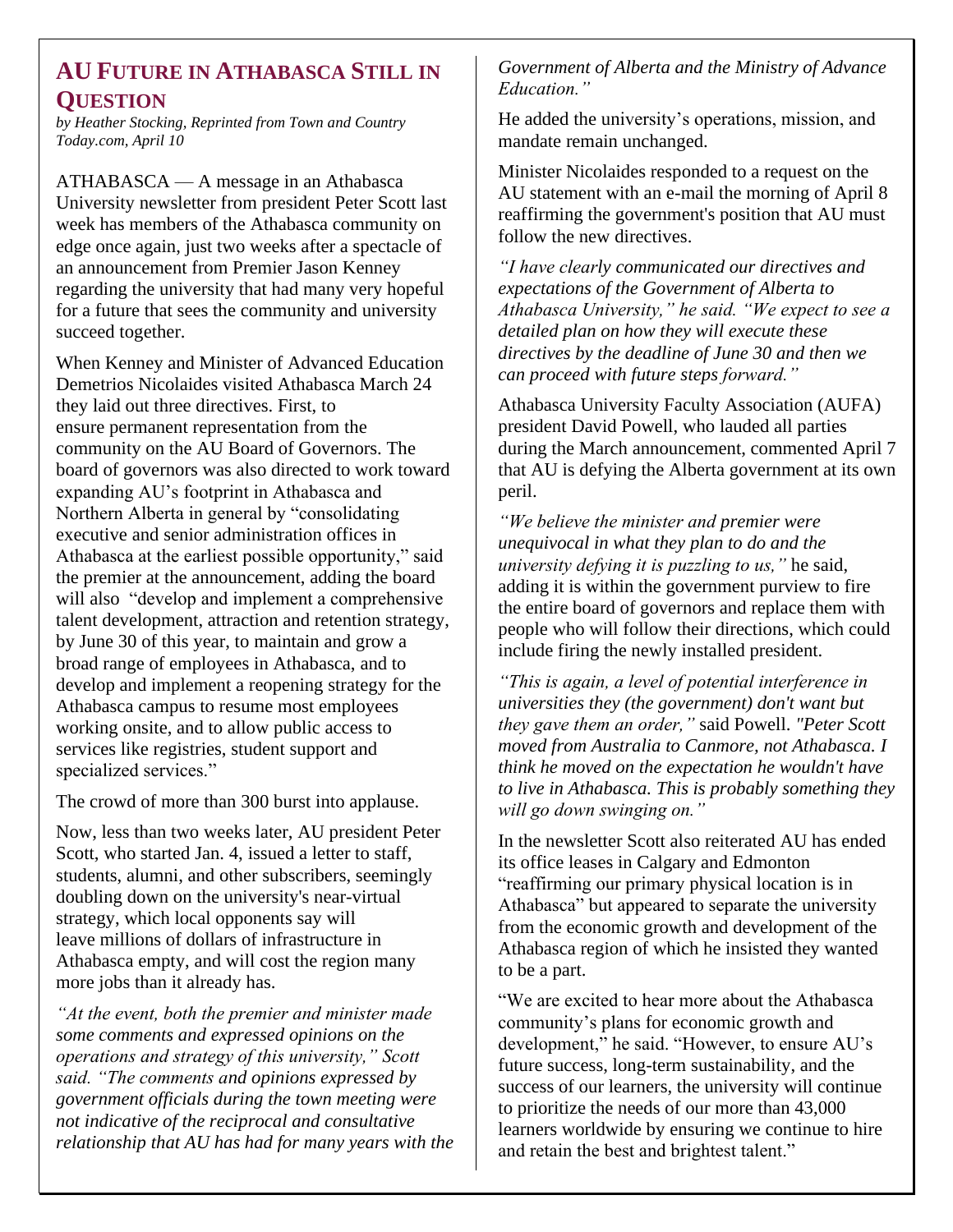<span id="page-3-0"></span>Powell questioned AU's claim to be a research and study university while it is trying to remove research and study as a benefit during ongoing bargaining with AUFA.

"A key thing is that the research and study (benefit) the university is trying to remove is a key benefit that can attract people to the Town of Athabasca if advertised because it is a very good benefit," he said. "Cutting benefits ... during this campaign to add more jobs to the area seems counterintuitive."

The Keep Athabasca in Athabasca University (KAAU) advocacy group also expressed concern over the message from Scott, with a posting on Facebook titled: "AU President Scott Gives the Premier the Finger."

"In a defiant letter to employees, Athabasca University (AU) president Peter Scott outlined the university's intention to ignore the directives given by Premier Jason Kenney and Advanced Education Minister Demetrios Nicolaides at a town hall meeting in Athabasca on March 24. Scott's letter seems to be a last-ditch attempt by the current AU executive to continue their near-virtual experiment, with most employees working from homes anywhere in Canada," the post said.

"The Keep Athabasca in Athabasca University committee has contacted the premier's office and the office of Advanced Education Minister Nicolaides about president Scott's letter and awaits their response."

On March 23, the day before the public announcement, an order in council to appoint John Daniel, a former vice-president for the institution in the late 1970s, before Athabasca became its official home was approved. Also appointed that day was Elena Gould, who was raised in Athabasca, went to school here and retains close ties, but is now settled in Fort McMurray.

On April 6, another order in council

appointed Jacqueline Hobal, a former president of the Athabasca Rotary Club, who now lives in Edmonton, but remains well-known in the community. Roger Morrill, the long-time local dentist and former Town of Athabasca mayor, was also appointed that day.



#### **AUFA VOTES TO RATIFY NEW COLLECTIVE AGREEMENT** *(by Dave Powell, AUFA President, April 13, 2022)*

After a last-minute tentative agreement was reached on Thursday the 7th, AUFA members have voted to ratify a new collective agreement with an 83% majority with 88% of members voting. We assume the Board of Governors will ratify the deal shortly and enshrine the new contract.

This round of bargaining was a severe concessions-only attempt by the university with little to no movement made during open bargaining until AUFA members began to show a willingness to strike to get a fair deal. This required a strategy of taking incremental steps closer to a strike, which resulted in the employer coming closer to a deal.

Throughout the past two months a flurry of extended negotiations took place which included beginning and ending formal mediation, returning to the table, bringing an offer to members which was rejected, and finally taking a strike vote. The strike vote appeared to finally move Athabasca University to the point of agreeing to a deal AUFA members would vote for. The goal, as always, was a deal and not a strike. The deal is not ideal, but rather the outcome of a decision on how much more a strike would potentially gain. If AUFA had gone on strike, it may have been the first online strike in world history.

I'd like to extend my thanks to our bargaining team and the entire AUFA membership. While the bargaining team sat in 14-hour sessions, members spoke with one another, engaged politically, and drove one another to get involved rather than simply take direction from union leadership.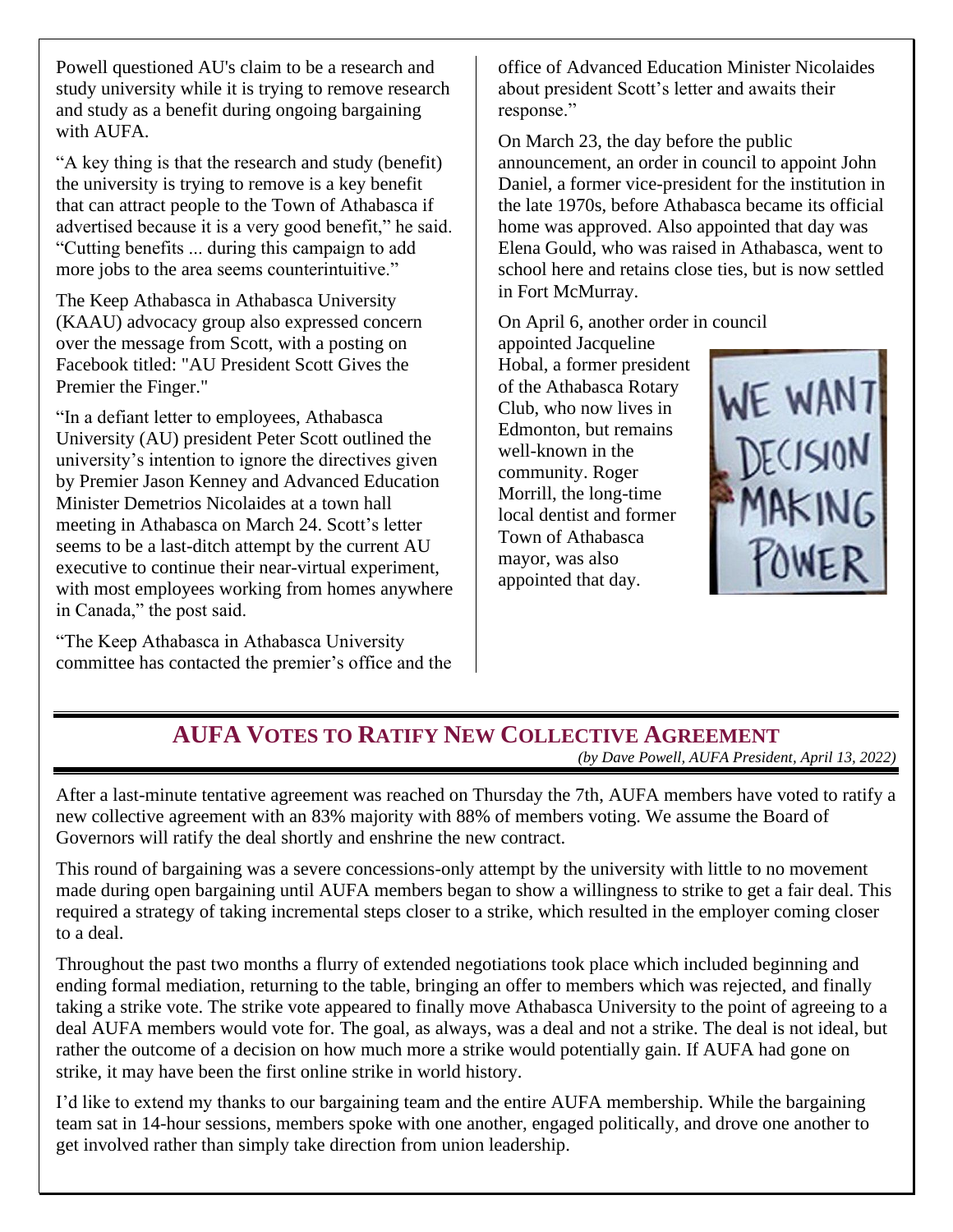<span id="page-4-0"></span>The AUFA Executive have now met to discuss next steps. A large lessons-learned session will be scheduled with AUFA committee members to discuss what worked and what did not in the support for negotiations and organization of a potential strike. As well, several members have suggested a potential non-confidence vote in the university executive team which will be investigated along with other campus unions. Finally, a major demographics survey will take place as a component of our ongoing equity audit.

I am enormously proud to serve this union and membership. AUFA is a stronger union than ever now with greater organization, engagement, and sense of community.

In Solidarity, David Powell, AUFA President

## **ULFA STRIKE SETTLED**

The strike of the University of Lethbridge Faculty Association (ULFA) came to an end on March 21, 2011 after 40 days on the picket lines. Classes resumed at the University of Lethbridge almost immediately. ULFA announced that its members had voted 91 per cent in favour of ratifying a new collective agreement with university administration. Ballots were cast by 92 per cent of its members.

Dan O'Donnell, president of the faculty association, stated: "While we didn't get everything that we wanted, we nevertheless were able to get some movement on some of our most important issues."

Faculty at the university had been without a contract for 629 days. The new agreement comes after a second round of enhanced mediation was entered by both sides last week. University of Lethbridge administration had already voted to ratify the agreement on Saturday. The contract "reflects recommendations made in the mediator's report," the university said in a Monday evening statement.

The new four-year contract will retroactively begin at the expiration date of the previous contract and continue through June 2024. O'Donnell says in term of compensation the contract is "disappointing."

David Phillip Jones, the second-round mediator, recommended in his March 18 report a 1.25 per cent salary increase for faculty members beginning April 2023 and a 1.5 per cent raise starting Dec. 2023. He also recommended certain minimum salary increases and adjustments to the delivery of benefits.

Faculty and administration had up until this point been unable to reach an agreement, with neither side coming to the bargaining table during the strike until the commencement of enhanced mediation on March 15.

In early February, prior to the strike, university administration filed a bad faith bargaining complaint to the Alberta Labour Relations Board against the faculty association. On Feb. 28 the faculty association also filed a labour relations complaint against administration alleging it "failed to bargain in good faith", was using surface bargaining techniques and was also unwilling to bargain. Both complaints have been dropped.

The faculty association has said their key issues during bargaining were around compensation and salary, representation on certain decisionmaking committees and ultimately "respect." The university previously called certain ULFA requests during negotiations unreasonable and said they must work to achieve financial sustainability within their budget.

"There was no need to go six weeks not talking in order to do this," said O'Donnell. He said he believes students have suffered the most during the strike, a negative outcome the faculty association had hoped to minimize.



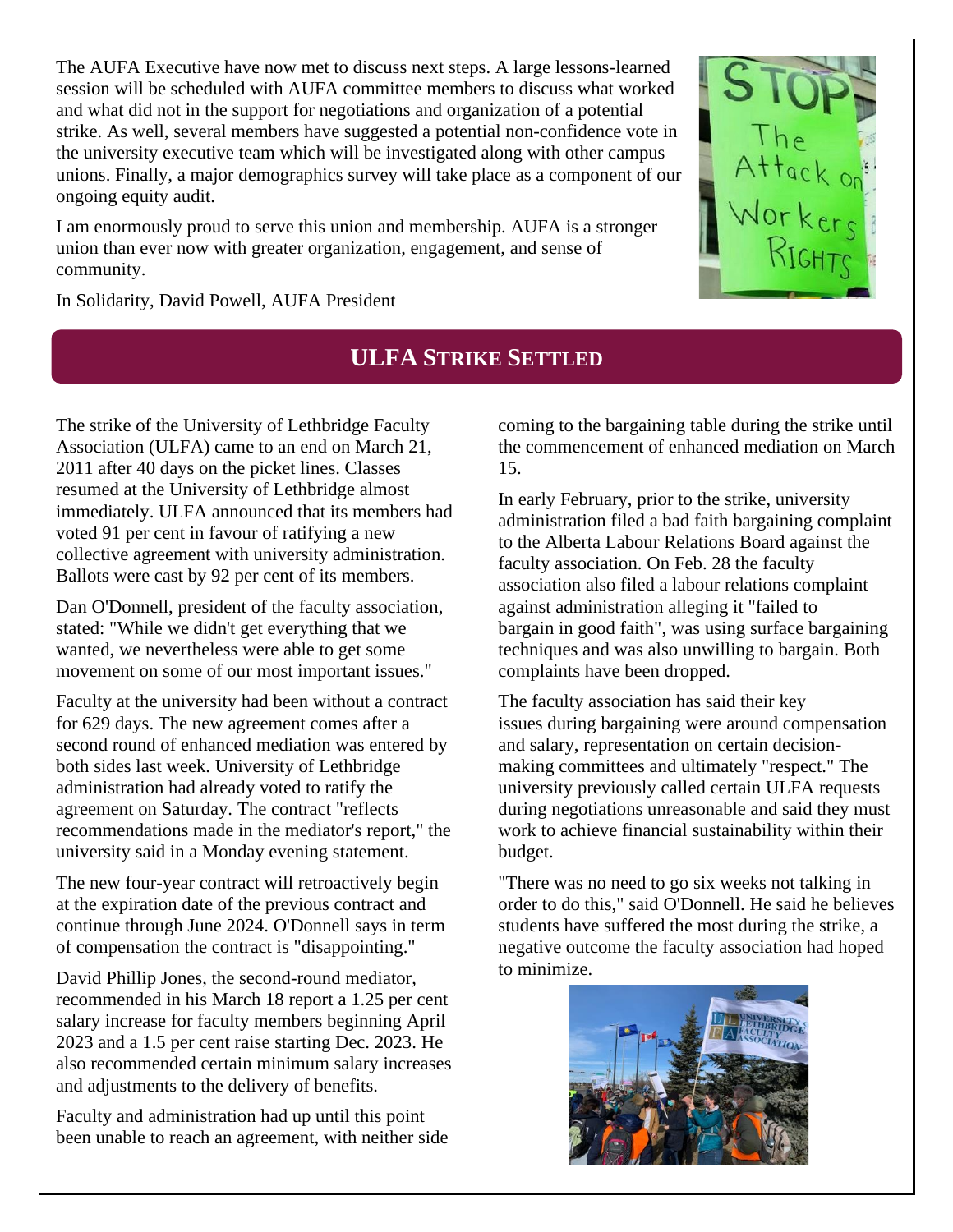#### **THE \$TRANGE CASE OF THE IDENTICAL \$ETTLEMENTS**

<span id="page-5-0"></span>Holmes: "Watson, you may recall that in 2019, the UCP passed the Public Sector Employers Act (PSEA), which allows the provincial minister of finance to issue secret mandates/orders to university employer bargaining teams at post-secondary institutions. The minister does not have to tell anyone else what is in the order, and the employer is not allowed to tell anyone either, even the union or association they are negotiating with."

Watson: "I say Holmes, that doesn't sound like fair play to me. It's like the faculty associations and other employee groups aren't even bargaining at all."

Holmes: "Good deduction, Watson. In fact, several faculty associations have recently settled through mediation and the compensatory packages are basically identical, even though they were supposedly put forward by different government-appointed mediators.

Watson: "Which faculty associations were those?"

Holmes: "They included associations from University of Lethbridge, University of Alberta, Mount Royal University, and Athabasca University."

Watson: "By Jove, the fact that all four signed off on the same agreement would appear to support our conclusion that the collective bargaining process is a fraud. So, what did the actual Sign-off of Four look like, Holmes?"

Holmes: "I can show you if you bring me those documents from my Study in the Scarlet folder. There's a good fellow."

Watson: "Of course, I'll get them now." (Returns with documents.)

Holmes: "So look at what's written here, Watson. In each case the sign off is four-year deals that have a term of July 1, 2020 to June 30, 2024. The cost-of-living adjustment (COLA) for all salaries and grids is as follows:

| $0\%$                 |
|-----------------------|
| $0\%$                 |
| 0%                    |
| 1.25%                 |
| 1.5%                  |
| 0.5% (not guaranteed) |
|                       |

Watson: "That seems rather lame, especially all those nice round zeroes. Pile them all up and they remind me of The Strange Case of the Mound of the Basketballs. One thing I am curious about, Holmes, is whether there were any additional clauses relating to cost of living."

Holmes: "The additional increase scheduled for December of 2023 is contingent upon the province achieving a real GDP for the 2023 calendar year that is at or above 2.7% as of February 2024. If this condition is met in February of 2024, the employer will retroactively apply an additional 0.5% COLA to December 1, 2023. If this condition is not met, then no additional increase will be forthcoming. But even this only amounts to a potential COLA increase of between 2.75% and 3.25% over its four-year term. Even with the addition of gain-sharing payments, this settlement will not maintain the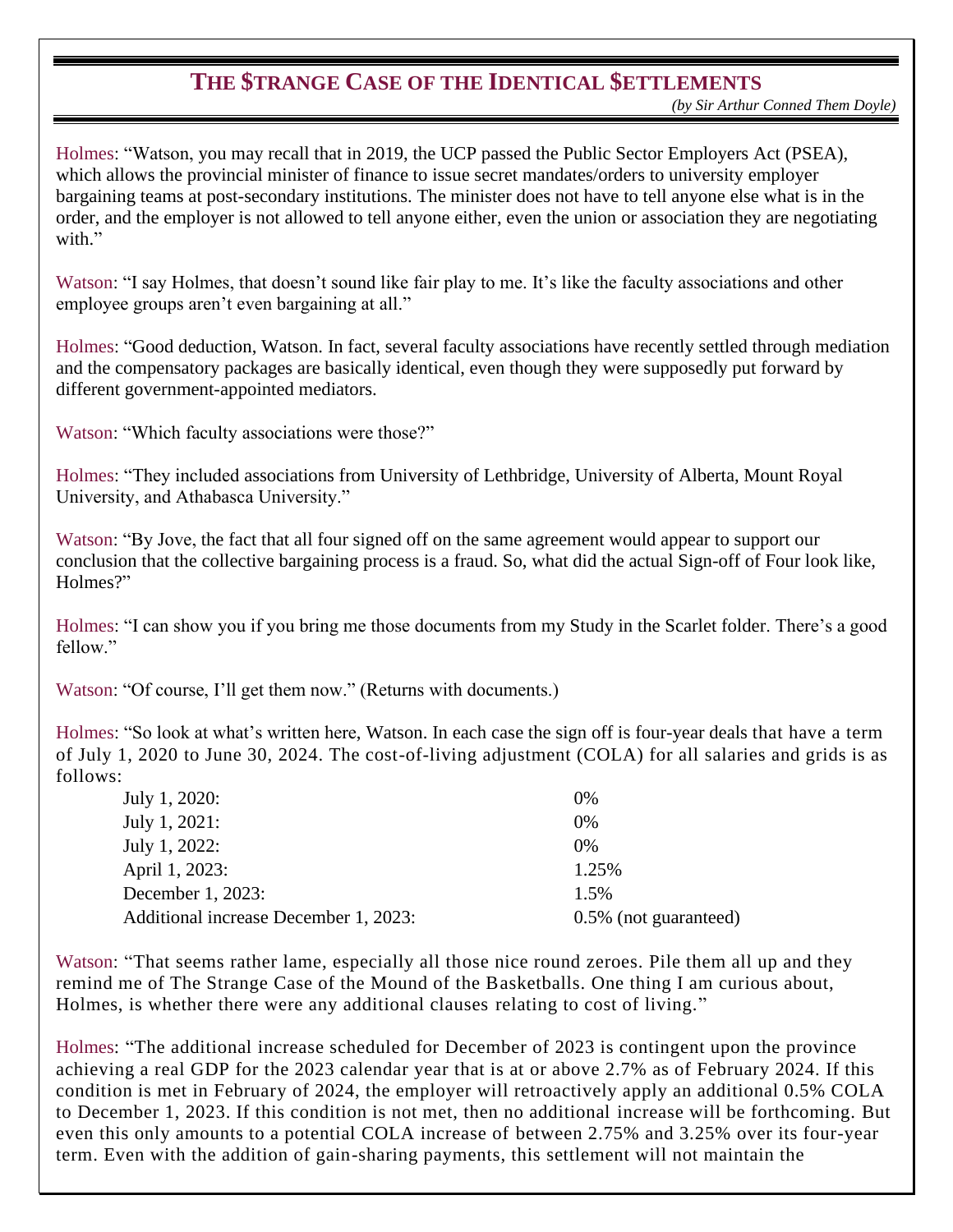<span id="page-6-0"></span>purchasing power of salaries over time. For example, year-over-year inflation as of January 2022 was 5.1%."

Watson: "Were there any relevant messages in the Times agony columns about this?"

Holmes: "The messages suggest the UCP government was very much involved in structuring the eventual agreements. This includes reports that university negotiators contacted unknown persons to get permission from the government to agree to certain outcomes."

Watson: "So I assume that by now many students, faculty, and staff think that secret mandates are determining the settlements at their universities, colleges, and technical institutions and that collective bargaining is irrelevant?"

Holmes: "Exactly, Watson. Bargaining is like entering a Valley of Fear. But students, faculty, and staff in Alberta still hope fair agreements can be reached at the bargaining table because that is in the best interests of all, including the larger community. Post-secondary educational institutions can negotiate their agreements without provincial meddling. The PSEA should be scrapped immediately."

Watson: "Or the UCP government should step up and be transparent about its secret mandates. If the government wants to control post-secondary bargaining, they should come forward and admit that openly and be accountable for the results instead of sneaking around behind

everyone's back like the Sussex Vampire."

Holmes: "I cannot agree with you more, Watson. So, we must continue this investigation. Come, let us go now, the game's afoot.

Watson. "What's afoot Holmes?"

Holmes: "That's that funny-shaped thing on the end of your leg.

*(Next week: The Curious Incident of the BoG that Parked in the Night.)*



#### **DITCH THE DRAFT: CURRICULUM REFORM MUST SERVE THE PUBLIC INTEREST**

*By Dougal MacDonald*

The United Conservative Party (UCP) government of Alberta has declared that a new K-3 curricula for Language Arts and Math will be introduced to Alberta schools in September. Implementing the new curricula is strongly opposed by educators and others, with an estimated 90 per cent of teachers against it and almost all Alberta school districts refusing to pilot it. Indigenous nations have rejected it.

A September 2021 report by the Alberta Teachers' Association, citing fourteen specific problems with the draft curriculum, called on the province to stop the implementation plan and review its new curriculum from start to finish.

Alberta curriculum reform is definitely an urgent need, with a number of curricula now well beyond their bestbefore date. The elementary science curriculum, for example, is 24 years old and the elementary art curriculum is 35 years old.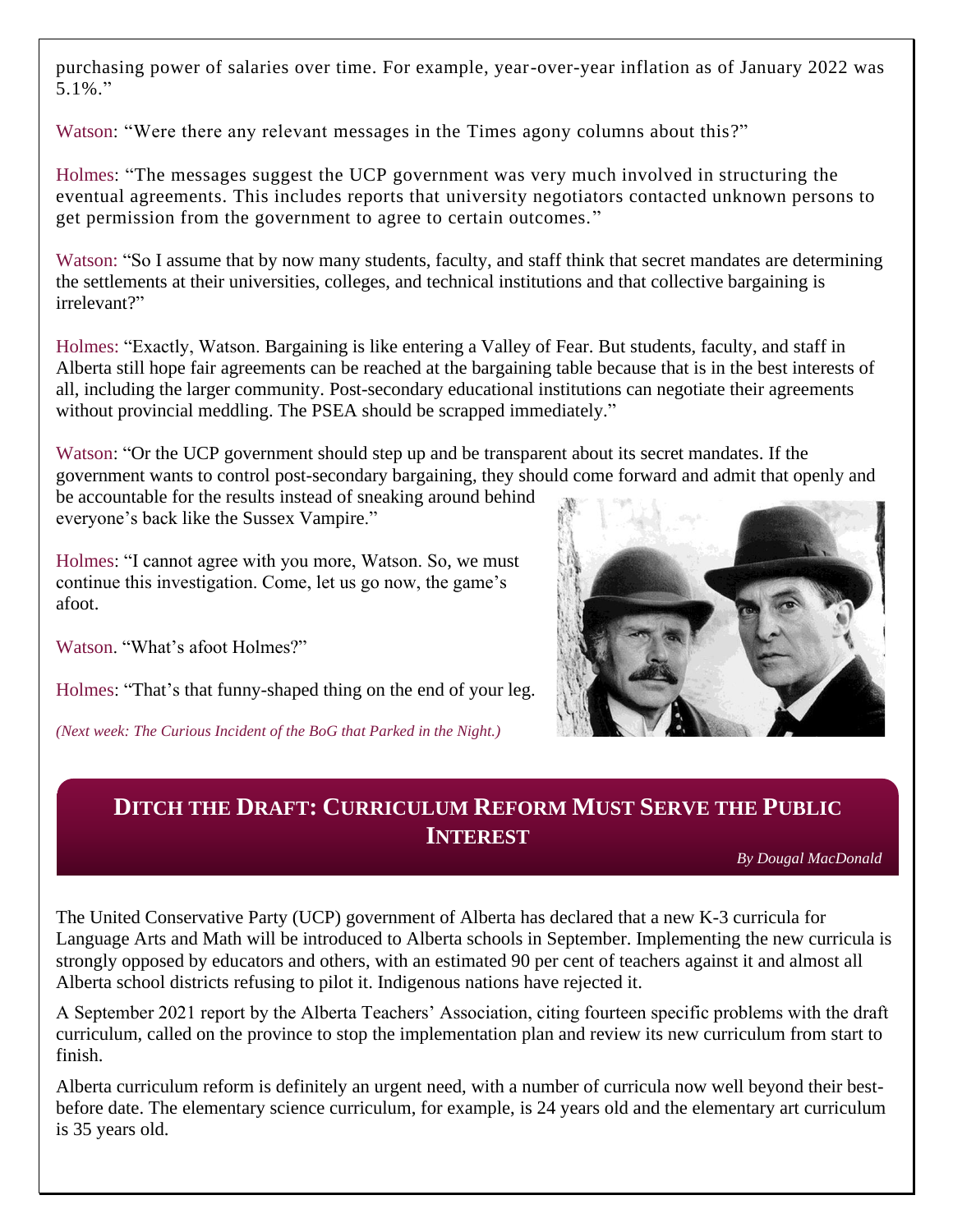<span id="page-7-0"></span>The UCP is trying to ignore that this ossified state of educational affairs results from the 44 years of Conservative governments from 1971 to 2015. These governments continuously starved education of needed funds in order to subsidize the mostly foreign-owned energy companies which continue to dominate Alberta's economics, politics, and culture.

The real question amid all the turmoil over curriculum is who should the new curriculum serve? Based on the dubious backgrounds of their hand-picked "curriculum advisors," the UCP government obviously thinks it should reflect their neo-liberal ideology which serves the interests of the foreign-owned Alberta energy industry.

In contrast, the people of Alberta want the curriculum to serve the public interest. They want it to include what will help create a society which is humanized in all aspects and where the people can participate in making the decisions that affect their lives.



### **FEDERAL BUDGET AND POST-SECONDARY EDUCATION: FURTHER CONSOLIDATING PSES AS HANDSERVANTS OF INDUSTRY**

*BY DOUGAL MACDONALD*

One of the most striking things about the Federal Budget 2022-23 is how little attention it actually pays to public post-secondary education. While the provinces are constitutionally responsible for education in their own domains, the federal government still plays a role, for example, in providing financial support to each province for operating their PSEs in the form of annual "transfer payments", which have been steadily declining over the years.

Rather than prioritizing post-secondary education, the federal budget focused on "innovation" as a prominent theme. However, instead of supporting innovation through funding universities and technical institutions, the government made clear its intentions to continue to hand over billions to the private sector. Specifically, to boost innovation and attract private sector capital, the federal government proposes establishing a Canada Growth Fund, a new investment vehicle which will reallocate \$15 billion of federal money over five years. The fund is

designed to attract "trillions" in private capital, which would be invested in things such as "lowcarbon industries, new technologies and critical supply chains", and help the country "keep pace" with other developed nations, whatever that means.

The federal government also tabled \$1 billion over five years for an innovation and investment agency, designed to boost private sector investments in research and development, and aimed at speeding the uptake of new technologies across Canadian industries. Again, Ottawa has clearly shifted to solving the problem of low spending on research and development by working with the private sector, rather than funding universities. The new innovation and investment agency will also support the weapons sector and boost weapons manufacturing.

Canada's so-called economic "superclusters" (2017) have been rebranded and given a funding boost. Clusters are areas of intense business activity made up of companies, academic institutions and not-for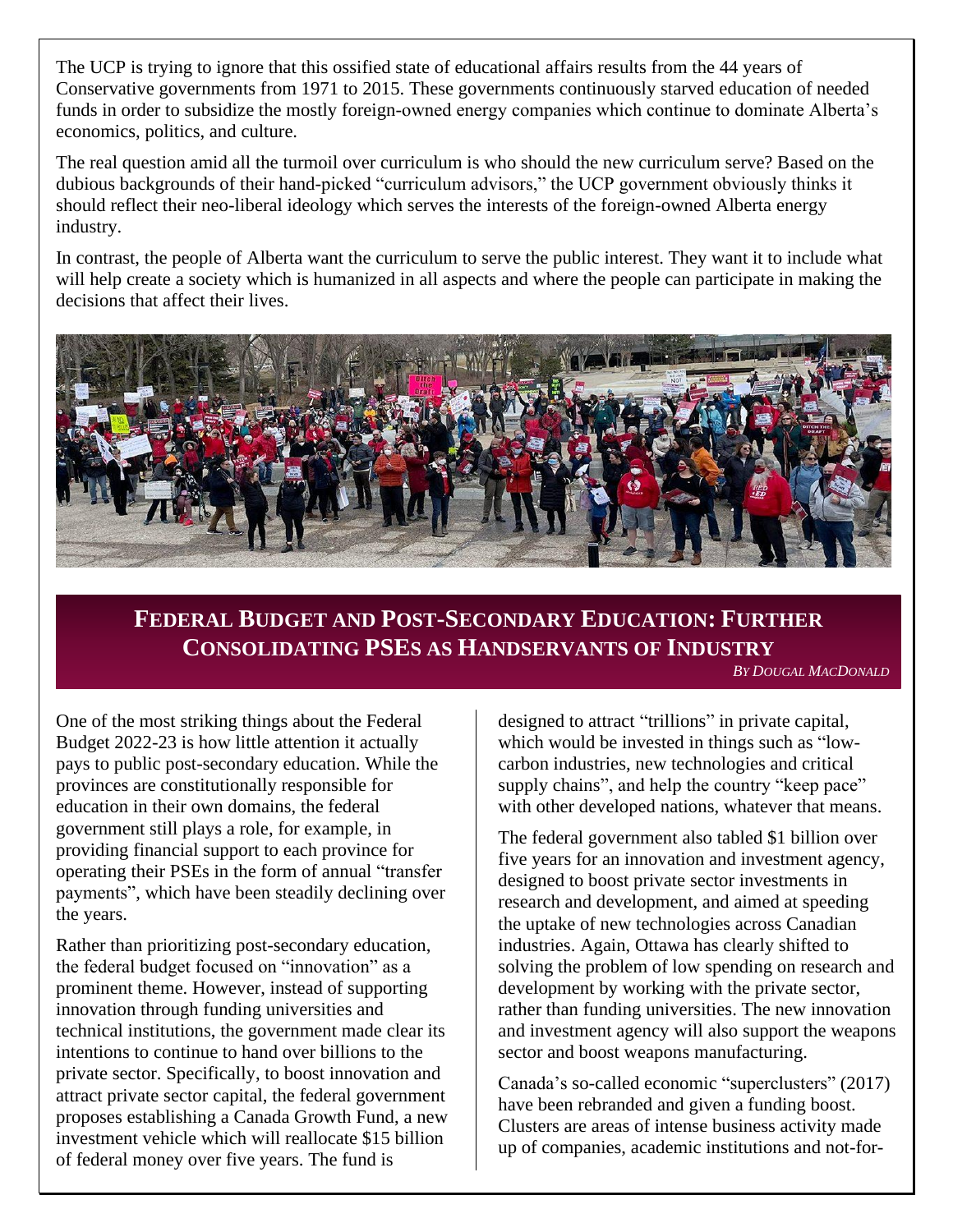<span id="page-8-0"></span>profit organizations focused on a particular industry. A Supercluster is a made-in-Canada approach, where five clusters have been given up to approximately \$1 billion in federal government funding, matched dollar-for-dollar by industry. The five networks are now called "global innovation clusters," and will receive \$750 million over six years. (Note).

To protect federally funded research at Canadian postsecondary institutions from alleged foreign threats, the government has committed \$159.6 million, starting in 2022-23, and \$33.4 million ongoing, to help institutions identify and mitigate potential risks to research security. The allocation will also fund a new research security centre, to advise post-secondary institutions.

Further, the government proposes a new "lab to market" program that will help Canadian academics and graduate students patent their research. The program will cost \$47.8 million over five years beginning in 2023-24 and \$20.1 million ongoing, distributed by Innovation, Science and Economic Development Canada. The agency will assess the government's previous investments in science and research, and "establish the best path to commercializing post-secondary research". This raises the question of "commercialization" of research in the arts and humanities; how will this be handled?

The Canada Excellence Research Chairs program received \$38.3 million in funding over four years beginning in 2023-24, with the government stating

this could create 12 to 25 new chair positions (the 2021 election promise was 1,000 new chairs). To support Canadian cybersecurity, the budget gives \$17.7 million over five years and \$5.5 million thereafter until 2031-32 for a "unique research chair program to fund academics to conduct research on cutting-edge technologies" relevant to the Communications Security Establishment. The inaugural chairs will split their time between peerreviewed and classified research.

Noticeably absent were several additional promises from 2021, including eliminating federal interest on

Canada Student Loans; increasing the repayment assistance threshold to \$50,000 for borrowers who are single; creating a new fund to hire mental health professionals at PSEs; and providing major financial support to Indigenousgoverned and operated postsecondary institutions.



*[Note: the five superclusters are: Digital technology, Protein industries, Advanced manufacturing, Scale artificial intelligence (AI), and Ocean. Each is based in a different part of Canada, with protein industries in the prairie provinces.]*

### **ONTARIO AUDITOR-GENERAL FINDS LAURENTIAN UNIVERSITY MANUFACTURED FINANCIAL CRISIS** *(by OCUFA)*

The Auditor General of Ontario's preliminary report on Laurentian University confirms assertions faculty have been making for more than a year—that the university's financial crisis resulted from secretive and deficient governance practices and the Ford government's failure to step in and support the institution when its financial needs became clear. The Auditor General found that the use of the Companies' Creditors Arrangement Act (CCAA) was inappropriate and unneeded and that, instead, the university should have worked collegially with the Laurentian University Faculty Association to address the institution's financial challenges.

"The Auditor General's report makes clear that day-after-day, month-after-month, Laurentian University's senior administration embraced a flawed and secretive approach to institutional governance and financial planning that lacked the transparency and accountability vital to a healthy university," said Sue Wurtele, President of the Ontario Confederation of University Faculty Associations (OCUFA). "Once they realized the consequences of their mistakes, instead of coming clean and working with the faculty association to find a path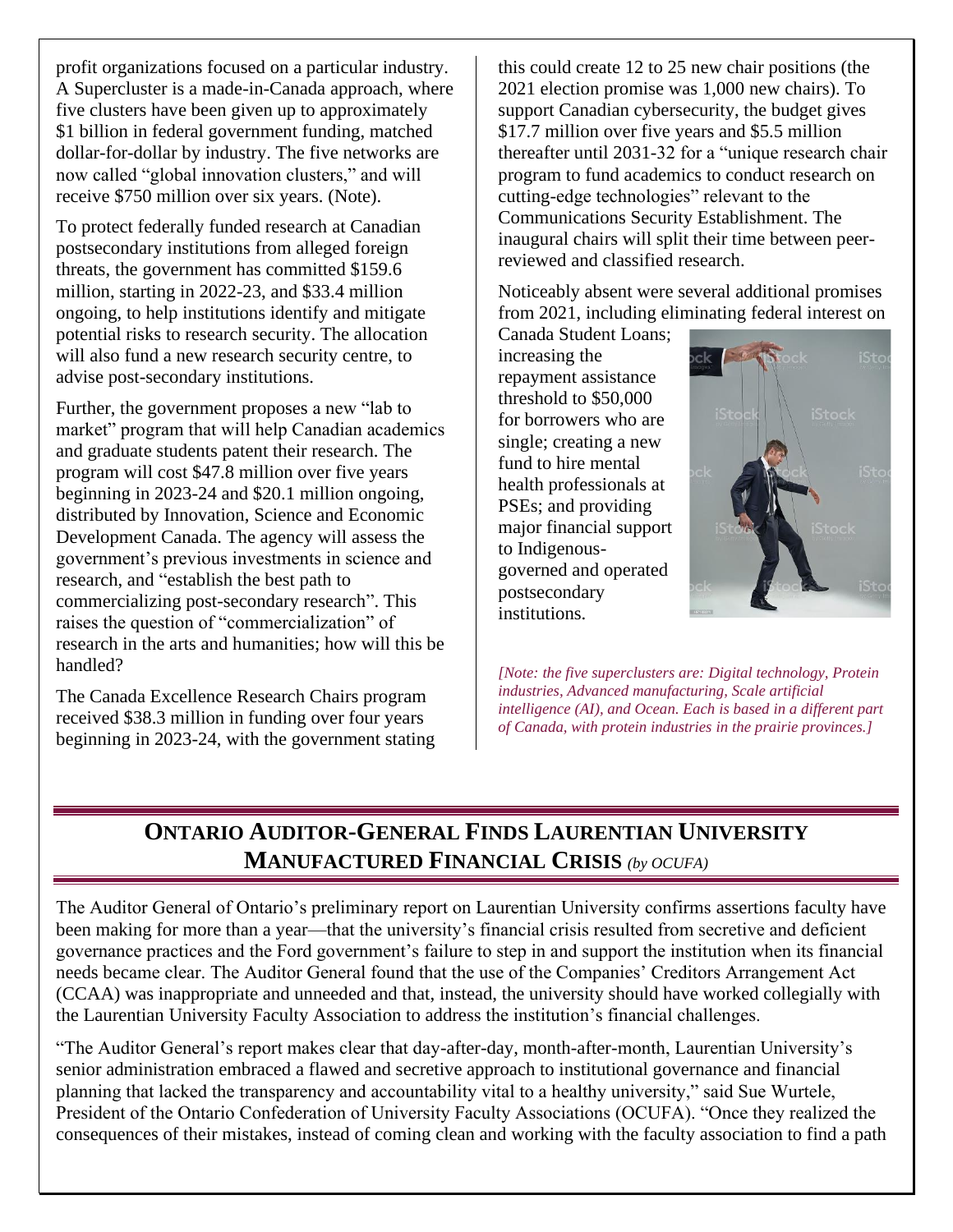<span id="page-9-0"></span>forward, the senior administration doubled down on secrecy and spent months planning how they would dismantle the university through the CCAA process."

Among the Auditor General's findings were numerous problems with the university's governance practices, including weak oversight and excessive use of in-camera sessions by the Laurentian Board, ill-advised building projects, questionable hiring practices, and an increasingly expensive payroll for senior administrators. When these poor governance practices led to a financial crisis, the senior administration's abhorrent solution was to spend tens of millions of dollars on lawyers in efforts to cut university programs, faculty, and staff. When the Auditor General was asked to investigate what had occurred, the toxic commitment to secrecy continued, with senior administrators creating a "culture of fear" amongst university workers and implementing "unprecedented restrictions" on access to university documents and staff.

"This is a clear validation of what we have been saying for years," said Fabrice Colin, President of the Laurentian University Faculty Association (LUFA). "Time and again, the faculty association urged the university administration to be more accountable, come clean about the university's finances, and work with us to strengthen this important public institution of higher education and its tri-cultural mandate. Time and again, we were ignored."



#### **National Day of Mourning April 28**

On April 28, the National Day of Mourning for Workers Killed and Injured on the Job, CUPE 3911 pays its deepest respects to the families of all those Canadian workers who have died on the job or as a result of job-related diseases and injuries.

We express our firm support for all the injured workers who have to cope with their disabilities as a result of work related injuries or diseases. We salute all those workers who are fighting to uphold health and safety on the job in conditions of impunity for the monopolies. We condemn the governments at various levels for making these workers targets of their anti-social offensives which seek to restructure compensation programs to force workers to rely on private insurance companies which have the aim of getting workers to fend for themselves.

CUPE 3911 calls on Canadians across the country to take part in commemorations and take up the demands of the workers' movement for justice and an end to attacks on workers' health and safety. In Canada, there are about 1,000 annual Canadian workplace fatalities. Across Canada, worker compensation boards in 2014 recorded 239,462 losttime accidents This represents only 30 per cent of all disabling injuries and illnesses suffered annually by Canadian workers.

*"The number of Canadian workers who die annually through occupational injuries or diseases doesn't reflect the fact that for every worker who dies, on* 

*average 30 workers suffer permanent physical or mental impairments, often lose their employment and many times are pushed to the margins of society,"* a press release of the United Steelworkers says.



*"Fewer than half of all Canadians with disabilities are employed, compared to 80 per cent of the general population, and those on a social security program receive between 22-30 per cent of the average net income for all employed Canadians."*

The International Labour Organization reported in 2014 that around the world every day, an estimated 6,300 workers die from a work-related accident or disease.

Affirm Workers' Health and Safety! Together, Let Us Build a Society Fit for Human Beings!

Mourn for the Dead, Fight for the Living!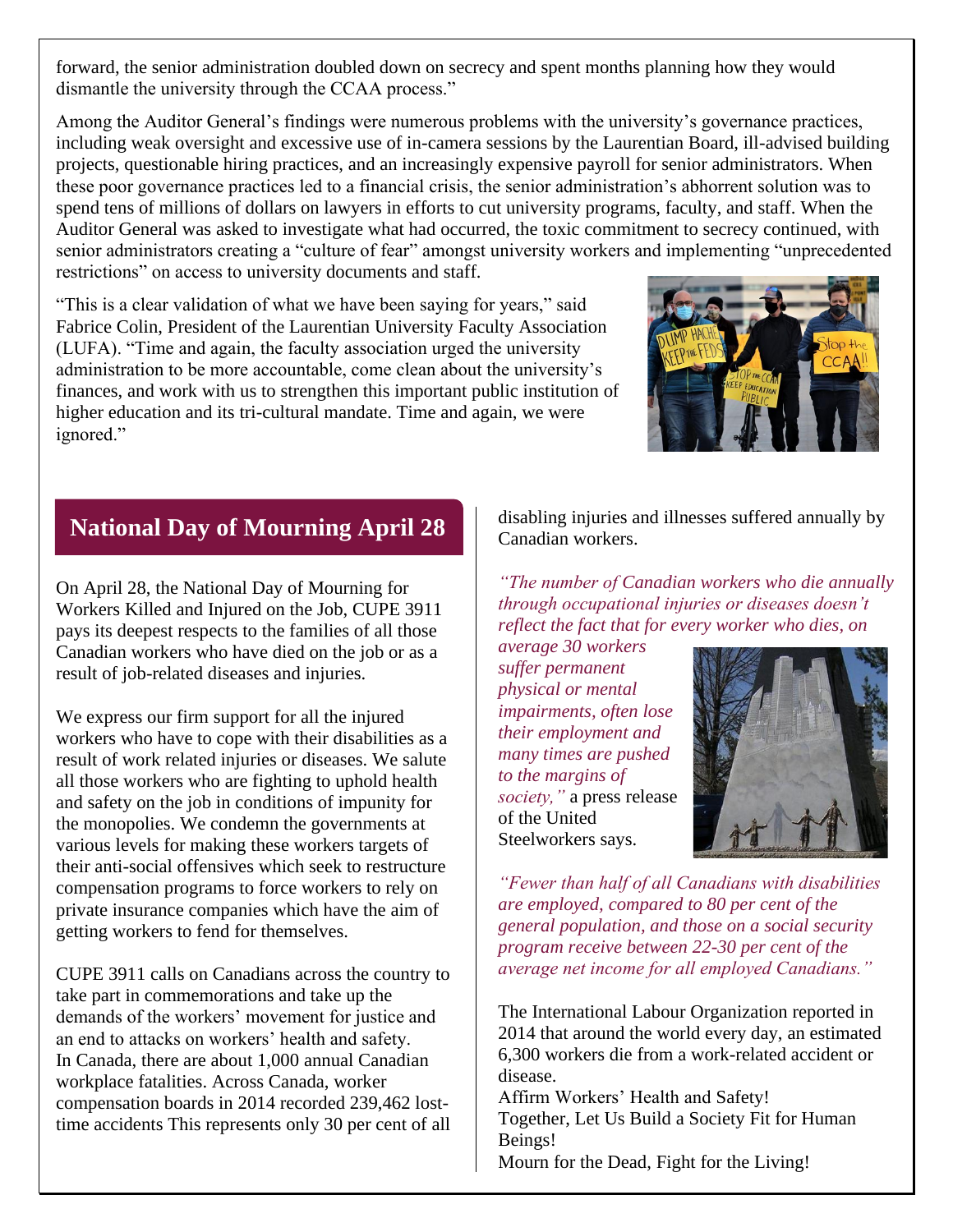#### **MAY DAY: ONE HUMANITY, ONE STRUGGLE!**

<span id="page-10-0"></span>CUPE 3911 wishes everyone a very happy May Day. Across the country and all over the world, workers are getting together to highlight their own struggles and demands, take stock of the situation they face and how things stand, and make pledges of what they want to achieve in the coming year.

To their credit, the Communist International and workers in the United States gave May Day to the peoples of the world. In 1889, during the founding congress of the Second International in Paris, a resolution was passed to commemorate the strike led by U.S. workers fighting for the eight-hour workday. The strike had started on May 1, 1886 and ended when police launched violent attacks against the gatherings of the workers, such as in Chicago's Haymarket Square on May 4, 1886. May Day was first celebrated on May 1, 1890 to commemorate this fight, 132 years ago.

This May Day finds workers of the world engaged in a life and death struggle to bring in a new world which serves them. The fight is taking place while the COVID-19 pandemic still lingers. One of the main things learned is that ruling elites across the globe are more concerned about maximizing profits than the lives of billions of people. It is up to the working class in all countries to vest sovereign decision-making power in the people. The people must become the makers of history in their own image, with their own aims, which are those of humankind. This is the aim to humanize the natural and social environment and bring in the New on that basis.

One of the greatest battles for a new world is unfolding in India as farmers, workers, women, dalits, students and all the oppressed people rise up against their condition. Another is unfolding in the United States where thanks to relentless protests the murderer of George Floyd and others had to be found guilty. Fourteen months of Biden's presidency have shown that his doctrine is to commit more crimes against peoples of the U.S. and the entire world in the name of "democracy and human rights". To their eternal shame, Canada's ruling circles are participating in this fraud, integrating Canada more and more into the U.S. war economy, and the same

is being done with Mexico and the countries of Central America.

Today, right within the borders of our own country, the working class has become international. Its experience and working conditions have become a matter of global experience and working conditions. The information we share is common to us all and every contribution we are able to make, no matter how small, is important. It will contribute to turning things around in favour of the working class and peoples. As we share our experiences and discuss the problems we face in organizing we can work out solutions concerning how to tackle the serious problems facing the workers and society, as a contribution to setting an agenda based on nationbuilding, to end nation-wrecking, in a manner which puts the initiative in the hands of the people.



One thing to highlight is that if it were not for the fights the workers are waging, the truth of what is really taking place would be kept hidden. By fighting for what belongs to them by right, workers are able to take control of their lives. Despite the measures taken against them, despite the difficulties they face, they are able to organize in a manner which gets results. It is thanks to the struggles of the workers that Canadians now have a much better idea of Canada's economy, who controls it and who it serves and the need to deprive those who control the decision-making power of their ability to deprive us of what belongs to us by right.

The pandemic also has revealed the crisis caused by 30 years of cutbacks and privatization and that current measures are concentrating more and more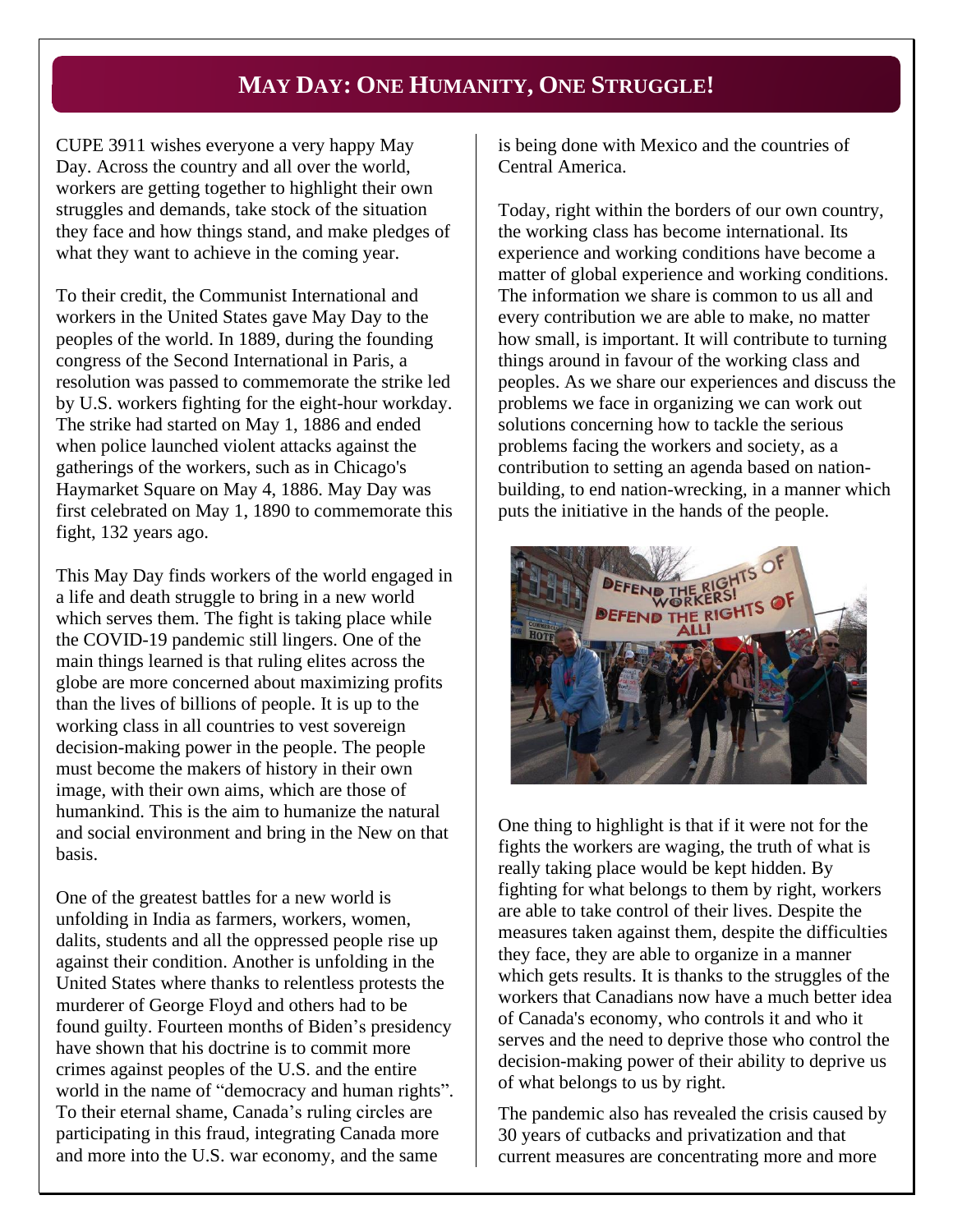<span id="page-11-0"></span>economic and political power in fewer and fewer hands. The massive private borrowing governments are doing is going to cause very serious difficulties to the societies that have to pay back these loans over long periods of time with interest.

The working class is becoming more and more aware of the irrationality of bringing one cartel party to power to replace another when it is known they are all part of a system which does not represent the people. It is up to the working class to show what is meant by "the people." By speaking in their own name, they provide a definition which brings that into being. The workers are dealing with their lack of representation by speaking in their own name and this shows the way forward and provides confidence and hope.

Only some 25 per cent of workers in Canada are unionized, which includes the 30 per cent of workers in Quebec. On May Day, we not only salute the unionized workers fighting to defend their members, but also the many organizations across the country that organize workers who have no other voice or representation. These advocacy organizations have valiantly come forward to make sure workers have a voice to express and represent collective demands which they themselves put forward. They are

organizing migrants, minority communities, seniors and of course truckers, gig workers and others who governments have arbitrarily declared do not qualify as workers, for purposes of making sure they have no collective protections and can be tossed around at will.

The meaningful results are thanks to the fight the workers are waging. We can truly say that the fight for lives is the fight for rights. We can also say that the fight for rights is the way out of both the pandemic and the economic and political crises! It is by fighting that we dispel all the dogmas which say that the working class is just an extra-parliamentary pressure group to get good policies passed and divert us from looking at what are the policies being passed, who they serve and how the workers can represent themselves by working out their own reference points. We need to strengthen our own organizing work on an ever-broader basis.

Let us continue organizing to get results! We are one humanity, waging one struggle, and our future and security lie in this struggle for the rights of all. Best wishes in the coming year to all those fighting for a better world by upholding the rights of all! One humanity, one struggle!

**SCIENCE CAN BENEFIT FROM INDIGENOUS LAND USER KNOWLEDGE IN BATTLE AGAINST CLIMATE CHANGE**

*(Rebecca Medel, Windspeaker. Com, April 20, 2022)*

Monitoring and improving animal and plant life cycles and water quality, passing down traditional and spiritual practices, and weaving together Indigenous knowledge and western science are the top concerns presented in a recently published report on how climate change is affecting Indigenous peoples in Canada.

The work took a ground-up approach to conducting workshops, starting in November 2019 with members of

Anishinaabe First Nations. Later that work expanded to include voices from across Canada.

"This project really emerged from people on the ground saying we're concerned about climate change and we want to talk about this more. We want our voices to be heard in these conversations about what's happening in our lands," said lead author Dr. Allyson Menzies.

She says there has been a lot of discussion about climate change affecting Arctic regions, but not so much focus on the Great Lakes area.

"But as everyone knows, climate change is happening everywhere. So that was another key factor of this study: a lack of information in the scientific literature about this area."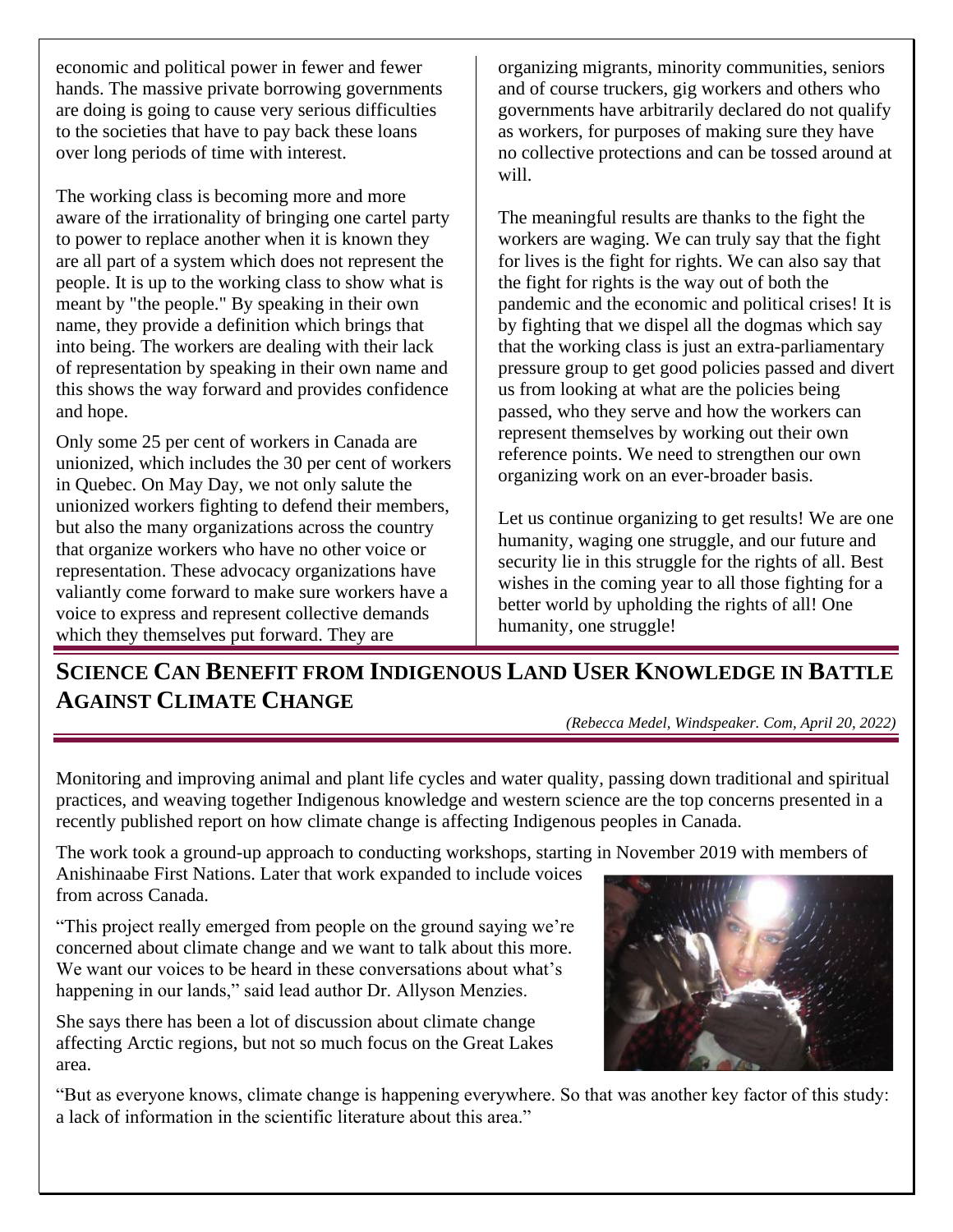Menzies is originally from Manitoba and is Métis. She became interested in traditional ways of knowledge transfer when she was doing her doctoral work in wildlife ecology in the Yukon.

"It was through the experience of being up north that I started to have this dissonance in my mind about how research has been done for a long time, and how scientists tend to be the loudest voice in all conversations about conservation and climate change, but there's so many people out there who know so much about what's going on," she said.

"It was in a lot of conversations with local trappers and harvesters where we'd start talking about something we'd just found out [as scientists] and the land users would say, 'Yeah, we've known that forever'. I was really hit with the fact that I'm learning this for the first time, and it's new to scientific literature, but that doesn't mean it's new knowledge to everyone."

The lack of cooperation between scientists and Indigenous knowledge keepers led to one of the outcomes of the project. That was figuring out how to work better together and understanding what meaningful relationships look like, and moving on from just discussing climate change to building respectful relationships.

Based on conversations from the workshops, project coordinators learned that the Indigenous community is eager to work with scientists to develop solutions to climate change. There is an acknowledgement that if something doesn't change, traditional ways of life will not be able to be passed down to future generations because the environment has been altered so much.

"All of the participants understand the benefits of western science, especially that you sometimes need modern tools to solve modern problems and that some traditional knowledge isn't applicable in every situation.

"But the desire is to have Indigenous knowledge and values help guide where the science is going as opposed to being seen as second rate or inferior to science."

Menzies sees a resolve amongst First Nations people to have their young populations involved and working alongside the scientific community.

"It's not black and white. It's not just knowledge or science. It's having all of the ways to figure out what's going on," Menzies said.

"We are continuing to work on specific questions related to wildlife and are working with communities to build environmental monitoring programs. A really big step forward would be to link this research with actual policies and outcomes."

*(Nine contributors, including Dr. Jesse Popp, a member of Wiikwemkoong Unceded Territory and Canada research Chair in Indigenous Environmental Science undertook the project and authored the* "I see my culture starting to disappear" *report.)*

**RANDOM THOUGHTS:** Back in August 1971, the Peter Lougheed-led Progressive Conservatives swept to power, winning 49 of 75 seats, defeating the ruling Social Credit Party and ending its existence. The Socreds had ruled so long that fire hydrants and bales of hay were running for them and getting elected to the legislature. Peter Lougheed was no working-class hero. In fact, he passed a lot of anti-union legislation including taking away public workers' right to strike. Really Lougheed was just another salesman for the energy monopolies. His brother Don was an Imperial Oil VP. His grandfather, Senator James Lougheed, partnered with future prime minister R. B. Bennett in Calgary Petroleum Products which eventually became part of Rockefeller-owned Imperial Oil. Peter appeared "progressive" because he used oil money to open up opportunities for local capitalists like the Mannixes (who groomed him), the Southerns of Atco, Calgary oilmen like the Seamans, the McCaigs of Trimac, and so on. But what was also instructive was his 1971 election strategy. Peter and his crew did not waste time picking holes in what the Socreds were doing: "Shoulda given another ten million to (insert name of cause)". In fact, they ignored the Socreds' very existence. Instead they put together a comprehensive party platform of their own and spent their electioneering time promoting that platform. A lot of people bought it and the rest is history. Perhaps there's a lesson there for Alberta parties of our time.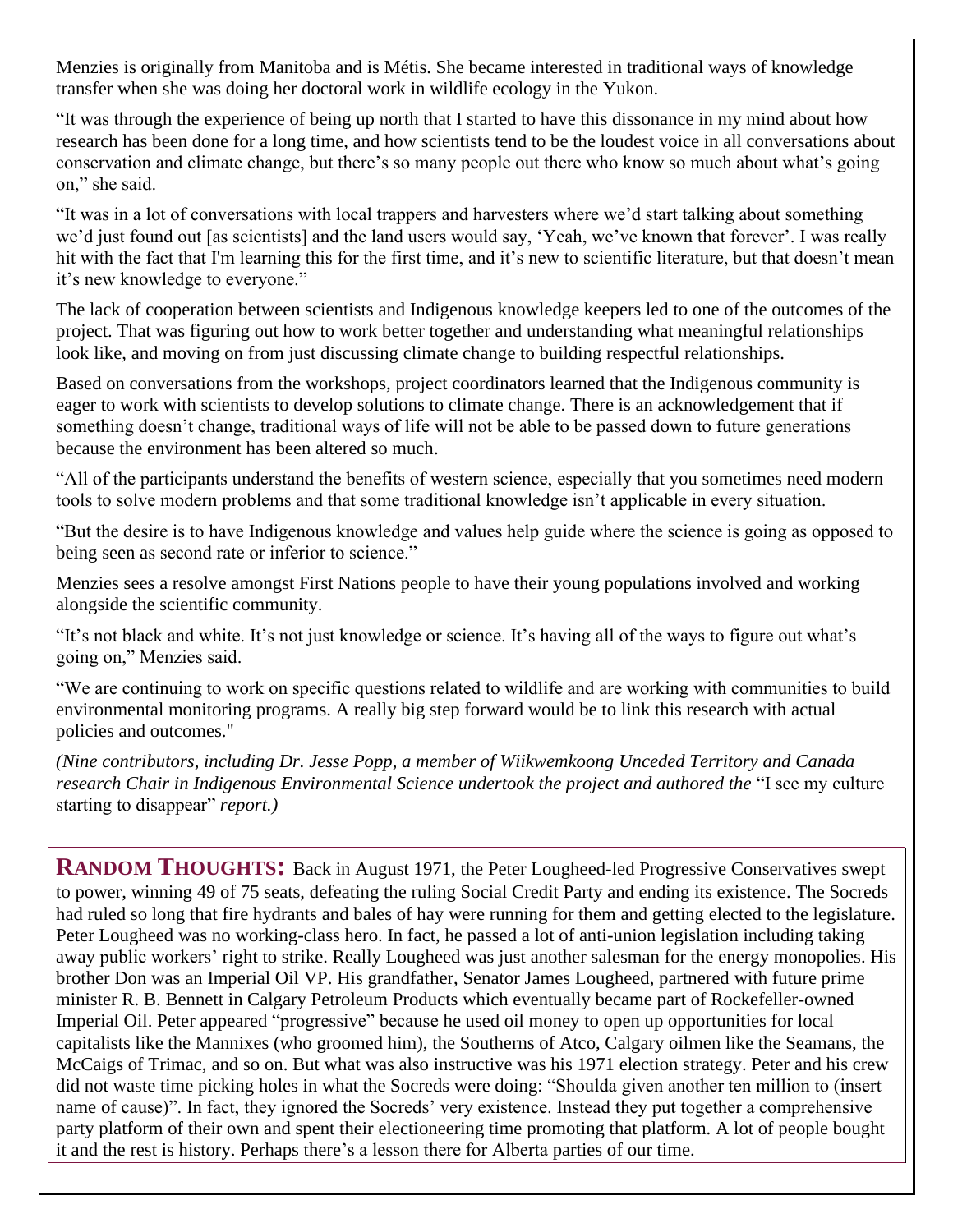#### **CUPE 3911 MONTHLY GRIEVANCE SUMMARY REPORT**

*By Ernie Jacobson, Grievance Officer*

<span id="page-13-0"></span>A grievance results from a violation of the Collective Agreement, Human Rights, Occupational Health and Safety Act, Labour Relations Act, or other University policies. If you feel there has been a dispute or difference of opinion or interpretation between yourself and the employer you should contact your administrator and/or your executive immediately. If the matter cannot be resolved informally then a grievance can be filed.

There are three types of grievances: individual, group, and policy.



• An individual grievance is a complaint that an action by the employer has violated the rights of an individual as set out in the Collective Agreement, law or by some unfair practice. E.g., discipline, demotion, timesheets etc.

• A group grievance is a complaint by a group of individuals all affected the same way, e.g., all employees in a particular department.

• A policy grievance is a complaint by the Union that an action or failure or refusal to act by the employer is a violation of the Collective Agreement that could affect all members covered by the agreement.

#### **GRIEVANCE COMMITTEE ACTIVITY REPORT FOR APRIL 2022**

Summary of activity:

- Employer dismissed grievance re termination at step two. An offer was made by employer, and rejected by member, so this grievance is continued to adjudication.
- Grievance meeting on April 5 with employer, grievance committee members Jacobson and Kuzio and member re termination at step two. Awaiting decision from AU.
- Request received April 19 from HR Labour Relations Manager Arnaout for extension of their investigation into two harassment grievances. Granted this request with commitment from HR they would update CUPE each Friday on progress.
- Hearing with Dean with member re SME contract and academic opinion. Grievance arising from hearing filed at step 1 on April 20. We learned that the previous separation of SME contracts from tutor/AE work no longer seems to be the case.
- Meeting with CUPE Administrator Evelyn Bolton on April 21 to work on populating grievance information on software Grievance Ware. This work will continue next week with another meeting.

The union currently has 5 active grievances, 1 -2 grievances going to arbitration, and several areas of discussion with the employer. The CUPE3911 Grievance committee will meet Thursday, April 28 500-630 PM to discuss current activity.

Respectfully submitted, Ernie Jacobson, CUPE3911 Grievance Officer, April 22.

#### **ANNOUNCEMENTS**

**CUPE 3911 Monthly General Meeting**. Saturday, May 28, 2022, 930 AM.

**Day of Mourning.** April 28. Contact your local labour council for details.

**Alberta Federation of Labour Midterm Forum**. April 29-30, 2022.

**May Day**. Sunday, May 1, 2022